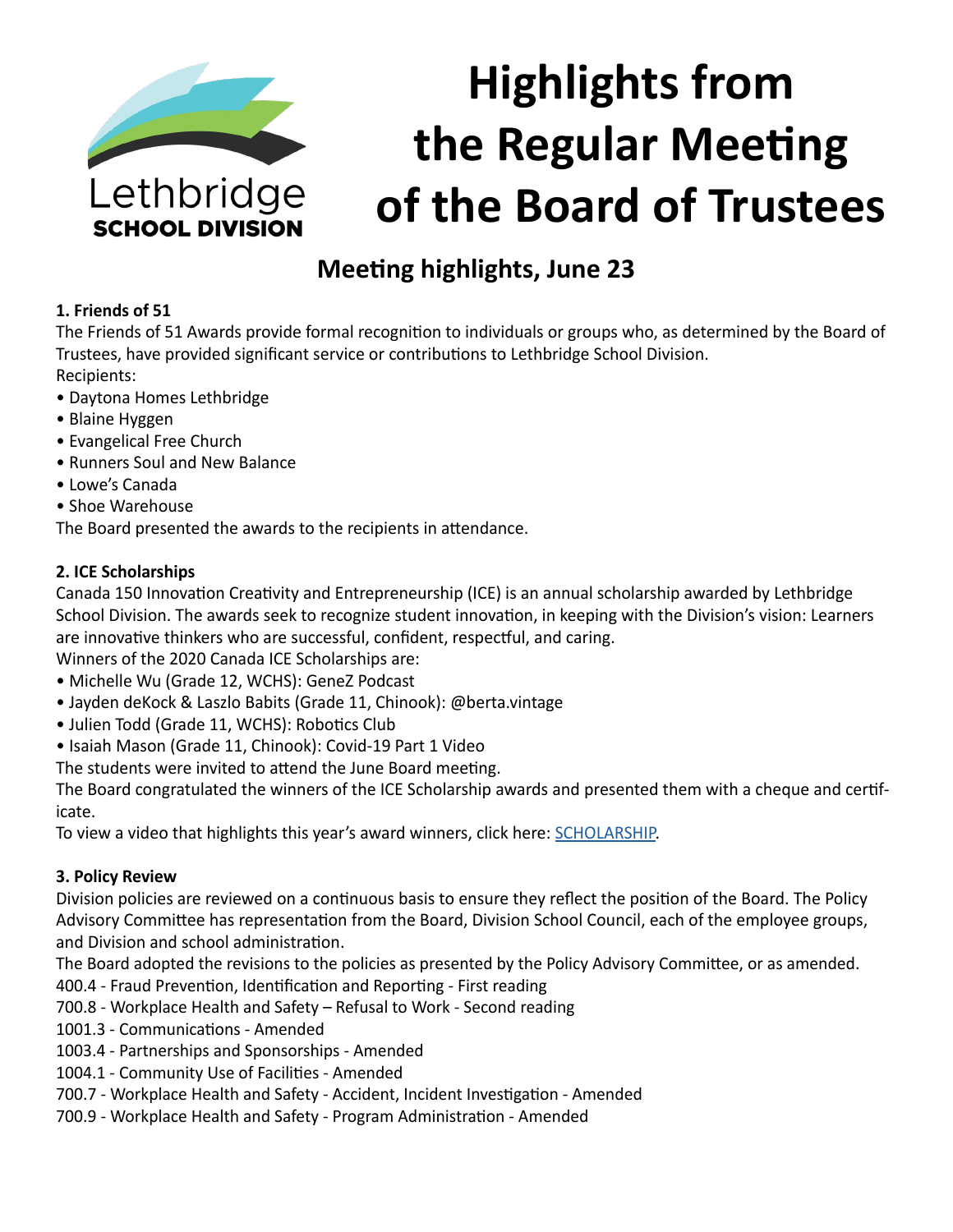# **4. Election Bylaw**

In accordance with the Education Act, The Board of Trustees must pass a bylaw to establish electoral boundaries for trustee general elections.

The required bylaw provides for the nomination and election of trustees by wards or electoral subdivisions, and it determines the boundaries of the wards or provides for the election of trustees by the general vote of the electors. A bylaw must be passed before December 31, 2020 in the year before an election year, and it does not apply to or affect the composition of the school board until the date of the general election.

Under the Education Act, the Minister no longer approves the bylaw; however, school boards must provide a copy of the bylaw to the Minister before December 31, 2020.

A copy of the bylaw is attached. This bylaw affirms the election be for seven (7) trustees to be elected at large within the municipal boundaries of the City of Lethbridge in accordance with section 76 of the Education Act. The bylaw further authorized the Division to hold a joint election with the City of Lethbridge pursuant to Section 2 of the Local Authorities Election Act.

Bylaw No. 2020-01, a bylaw to establish electoral boundaries for trustee general election and authority for joint election, was approved for first reading.

# **5. Third Quarter Financial Report**

The 2019-2020 Third Quarter Financial Report for the Division is provided for review. Director of Finance, Mark DeBoer, was in attendance to respond to any question's trustees may have.

The Board accepted the 2019-2020 Third Quarter Financial Report as presented.

The report can be found on Page 28 of the [AGENDA.](https://www.lethsd.ab.ca/download/279191)

# **6. Standing Committees**

Board of Trustees Committee chairs will need to provide an Annual Report and Terms of Reference Review at the Board meeting in September 2020. The Standing Committees are as follows:

Facilities Committee Policy Advisory Committee Spirit of 51 Committee Board Budget Committee Poverty Intervention Committee Board Audit Committee Division Wellness Committee Community Engagement Committee FNMI Advisory Committee Annual reports and terms of reference reviews presented in September 2019 can be found on the website or requested through the Superintendent's office for updating.

The Board accepted this as information.

# **7. Associate Superintendent Reports**

Christine Lee, Associate Superintendent, Business Affairs; Rik Jesse, Associate Superintendent, Human Resources and Morag Asquith, Associate Superintendent, Instructional Services, delivered their respective reports for the Board. To read the reports in full, see Page 64 of the **AGENDA**.

# **8. L.H. Bussard Award Winners**

The Board of Trustees of the Lethbridge School Division, in recognition of the valued services rendered by Superintendent L. H. Bussard, authorized the annual presentation of a medal to an upper elementary student showing exceptional creative ability.

The original medal, which was cast in copper alloy and treated with acid, was especially designed by N.C. Johnson, a former Art Co-ordinator for Lethbridge School Division. The swirling design sweeps the eye outward from Mr. Bussard's profile, symbolizing the spread of the Arts.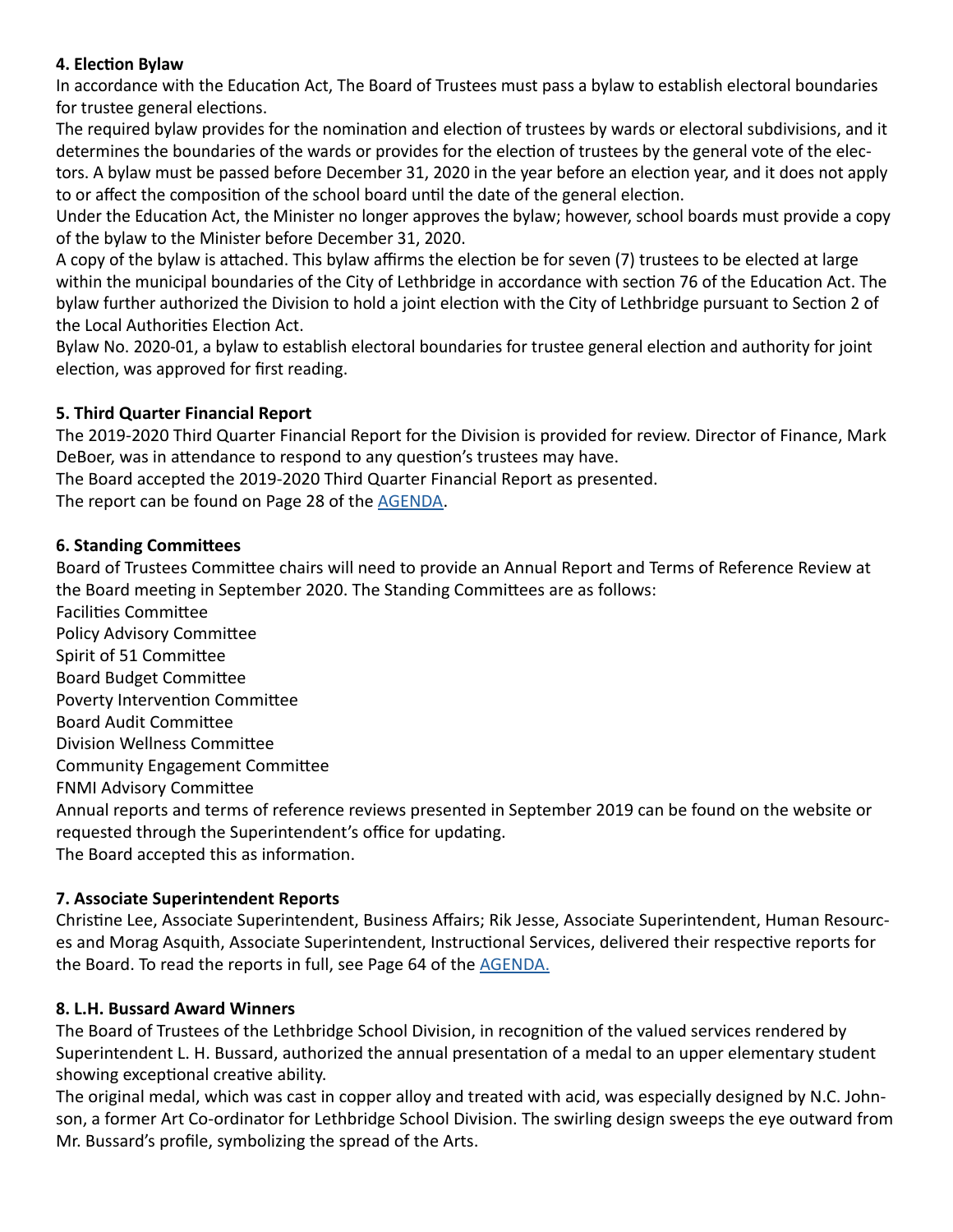#### **8. L.H. Bussard Award Winners**

On the reverse side of the original medal, unity was maintained by six swirling areas symbolic of Art, Music, Drama, with their related fields, Structural Creativity, Creative Rhythmical Movement, and Creative Writing. Each of these respective fields was bound at the centre showing their interdependence and cohesion. This medal is a tribute to a man whose high educational ideals symbolize the intent of this award. The L. H. Bussard Medal and certificate are presented each year to a Division II student in each elementary school. This student should have demonstrated outstanding ability, imagination and originality in the area(s) of music, art, drama, language arts and physical education. L.H. Bussard Award Winners for 2020: Taya Leishman - Coalbanks

Ella Gao - Dr. Probe Mateja Boh - École Agnes Davidson Zara Orr - École Nicholas Sheran Bella Beck - Fleetwood Karlee Peterson - Galbraith Madison Taverner - General Stewart Jaxon Ririe - Lakeview Chloe White - Lethbridge Christian Sophia Rejman - Mike Mountain Horse Rory Hedivan - Park Meadows Mackayla Aragon - Senator Buchanan

The Board received this report as information.

#### **9. Administration Appointments**

The following administration appointments have been made for the 2019/2020 school year: Michael Nightingale - Associate Superintendent, Human Resources, Education Centre Keith van der Meer - Principal - Dr. Gerald Probe Elementary School Barbi Wall - Principal Immanuel - Christian Elementary School Sean Alaric - Principal Lethbridge - Christian School Cameron Hall - Vice Principal - Chinook High School Rochelle Neville - Vice Principal - Coalbanks Elementary School Carlie Ramotowski - Vice Principal - Dr. Gerald Probe Elementary School Jackie Fletcher - Vice Principal - Fleetwood Bawden Elementary School Brad Dersch - Vice Principal - G. S. Lakie Middle School Ainsley Croil - Vice Principal - Immanuel Christian Elementary School Laura Witten - Vice Principal - Immanuel Christian Secondary School Lois Van Roon - Vice Principal - Lethbridge Christian School Kyle McKenzie - Vice Principal - Lethbridge Collegiate Institute Candice McMurren - Vice Principal - Park Meadows Elementary School Kurt Zielke - Vice Principal - Wilson Middle School The Board received the report as information.

# **10. Parent Survey**

A survey went out to parents on June 2, 2020 to inform planning for the three scenarios proposed as possibilities by Education Minister LaGrange. Superintendent Dr. Cheryl Gilmore reviewed the outcomes of the survey with the Board.

The Board received this report as information.

To view a summary of the survey results, please click on this link: [SURVEY.](http://www.lethsd.ab.ca/download/279653)

# **11. Board Reports**

A report was delivered for the ASBA spring general meeting. The report appears on Page 90 of the [AGENDA.](https://www.lethsd.ab.ca/download/279191)